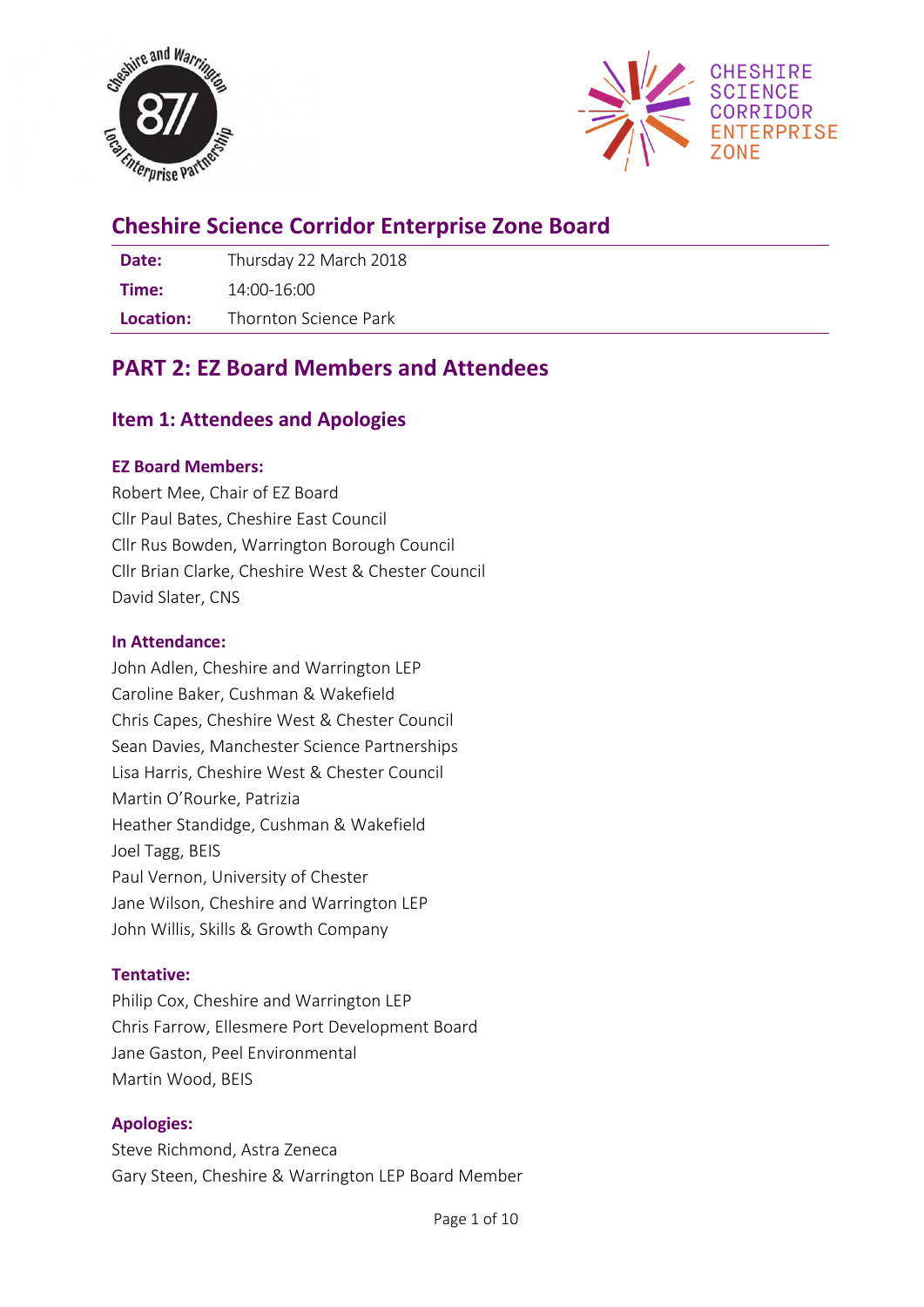# **Item 2 – Minutes and matters arising from Part 2 Board of 25 January 2018**

#### **1. Attendees and Apologies**

#### **EZ Board Members Present:**

Robert Mee, Chair of the EZ Board Paul Bates, Cheshire East Council David Slater, Urenco

#### **In Attendance:**

John Adlen, Cheshire & Warrington LEP Chris Capes, Cheshire West & Chester Council Sean Davies, Manchester Science Partnerships Chris Farrow, Ellesmere Port Development Board Deborah Foxley-Smith, Skills & Growth Company Jane Gaston, Peel Environmental Martin O'Rourke, Patrizia Heather Standidge, Cushman & Wakefield Paul Vernon, University of Chester Jane Wilson, Cheshire & Warrington LEP

#### **Apologies:**

Cllr Russ Bowden, Warrington Council Philip Cox, Cheshire & Warrington LEP Cllr Brian Clarke, Cheshire West & Chester Council Chris Doherty, Manchester Science Partnerships Stephen Fitzsimons, Warrington & Co Katrina Michel, Marketing Cheshire Steve Richmond, Astra Zeneca Gary Steen, Cheshire and Warrington LEP Board Member John Willis, Skills & Growth Company

## **2. Previous EZ Board Minutes**

All matters arising from the previous EZ Board held on November have been actioned or will be covered in this board. The minutes were agreed as accurate and signed off by the Board.

#### **3. Declarations of Interest**

Cheshire East Council declared an interest in Alderley Park.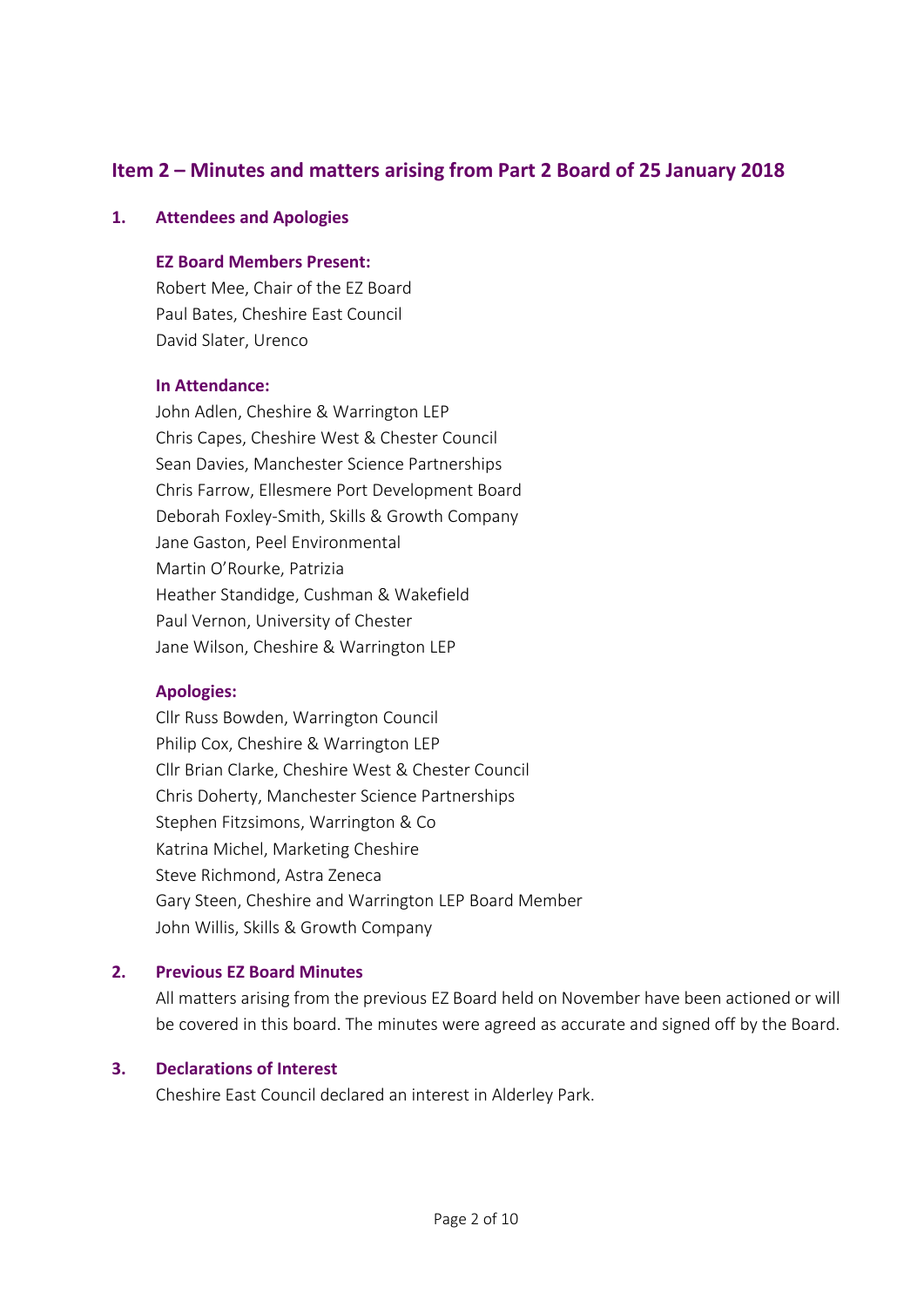#### **4. Governance**

John Adlen reported that he has requested a new representative from Cheshire East Council to replace Andrew Round.

#### **5. Operational Overview**

#### **a) Growth Director's update**

John Adlen reported on development activity during the last period which included:

- **New Bridge Road Substation** currently negotiating the legal agreement and a meeting has been held between the LEP, Peel Land & Property and legal advisers for both parties to discuss Heads of Terms.
- **Hooton Park** negotiations ongoing with Redsun Developments for a 'Put Option' agreement for the development of new speculative development of new industrial floorspace.
- **EXP** Alderley Park meeting held before Christmas with MSP to feedback on the three business cases for the development of new lab and office space.
- **Thornton Science Park** meeting held with Paul Vernon and Martin Morlidge regarding the development of an investment business case.
- **Value Propositions** development of value propositions for Cheshire and Warrington and the Science Corridor (see item 6d)
- **DIT Senior Account Manager** shortlisting and interviews for the DIT funded Key Account Management post (see item 6e)
- **Evergreen II** provided CBRE with potential EZ investments for ex-ante appraisal of an Evergreen II fund for Cheshire and Warrington.
- **Medicines Discovery Catapult** meeting held with Chris Molloy to explore how the LEP/Science Corridor can work with the Medicines Discovery Catapult.
- **Inward investment enquires** the investment market is picking up with DIT and enquiries are on the increase.

## **b) EZ site updates**

#### **Alderley Park**

Sean Davies reported that he had joined the company in October and would be taking over from Andy Allen/Chris Doherty as the EZ representative. Cancer Research UK are in the process of moving across from the Christie. MSP have launched three new inhouse scientific services to service Alderley Park tenants. The Greater Manchester and Cheshire Life Sciences Fund is still actively investing in Cheshire and Warrington businesses, with c.28 investments at Alderley Park to date.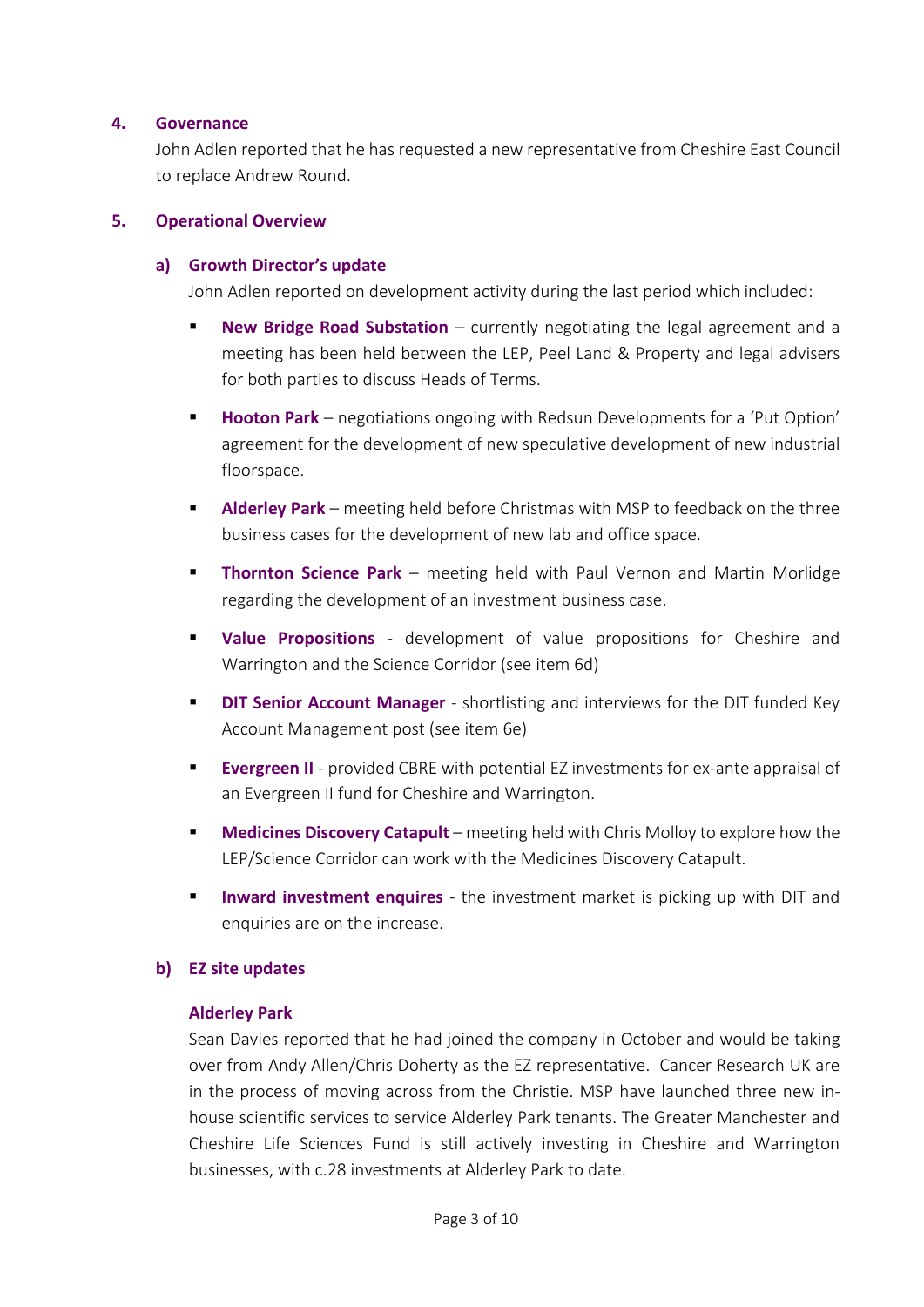#### **Birchwood Park**

Martin O'Rourke reported that it has been relatively quiet over the Christmas period. Cavendish Nuclear have submitted their fit-out plans and expect take occupation in August. Patrizia are currently working up a business case for EZ investment for the development of five speculative industrial units at Birchwood and are in early stage discussions with a potential occupier on a 100-200 sq ft new office building. MDA/Sellafield will be issuing four new contracts this year, which could generate more requirements at Birchwood.

#### **Hooton Park**

Chris Capes reported that Redsun are working with HCA and CWAC on highways and power supplies into Hooton Park. John Adlen explained that the LEP has engaged Cushman & Wakefield to undertake an options appraisal on Hooton Park, with regard to a potential 'put option' on a 120,000 sq ft industrial unit.

#### **New Bridge Road sites**

Chris Farrow reported that the Ellesmere Port Development Board had made representations to Cheshire West & Chester Council in relation to both Protos and Thornton Science Park. The occupier market appears to be strong in Ellesmere Port, with Helix Park phase 1 close to full occupation 6-months post completion and a strong pipeline of enquires coming through. Chris Capes reported that Cheshire West & Chester Council are in discussions with a number of developers/occupiers about opportunities at Newport Business Park and Dutton Green.

#### **Protos**

Jane Gaston reported that they had made representations to Cheshire West & Chester Council regarding the allocation of expansion land at Protos in the new Local Plan. She also reported that they are currently engaged with three potential occupiers for Phase 1 (in the EZ). Grid reinforcement works are progressing with Scottish Power. There have been a number of large (c.75 acres) enquires via DIT, including Project Gamma, a confidential technology occupier and ICT, an Italian paper manufacturer.

## **Thornton Science Park**

Paul Vernon reported that the University of Chester has submitted a planning application to Cheshire West & Chester Council for change of use to cover the educational uses on site. Paul also reported that they currently have live three major investment opportunities, including a large German manufacturing company (80,000 sq ft, 100 jobs) seeking to establish a composites facility and a German IT company (c. 400 iobs).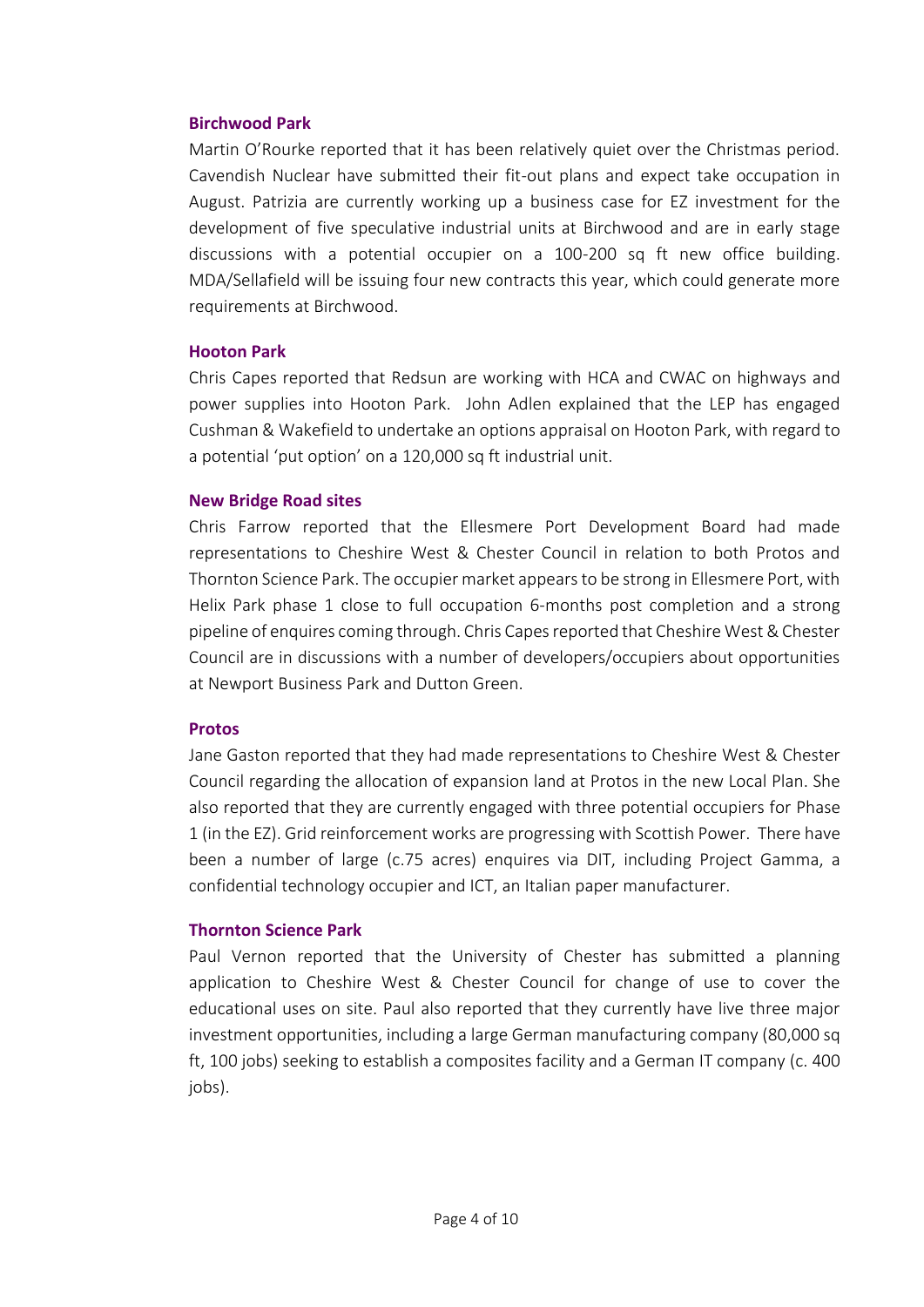#### **c) Business Rate Discount applications**

The EZ Board ratified the following Business Rate Discount applications:

- Concept Life Sciences (Alderley Park)
- Thyson Technologies (Helix Business Park)
- Litmos Heroes (Birchwood Park)

#### **6. Marketing and Communication**

#### **a) Marketing and Promotion Update**

John Adlen reported that the following marketing and promotional activity has been undertaken during the last period:

- Meeting held with Australian Trade Commissioner in London to explore opportunities for trade and investment in Cheshire and Warrington, including the potential development of a joint UK/Australian Innovation hub in either energy or agri-tech.
- Attended the opening of MHI Vestas new offices at Birchwood Park
- Presentation at the third MIPIM breakfast meeting hosted by Knights 1789 in their Chester Office
- Have commissioned Regeneris and Marketing Cheshire to develop 15 case studies for the Science Corridor. These will be in written format and video.
- Attendance at DIT site visit for potential overseas inward investor to Protos.

## **b) Upcoming Events**

The Science Corridor has sponsored a Place NW event called: Science & Technology: developing the region's world-class offer at the Manchester Museum of Science & Industry on 22 February.

#### **c) MIPIM 2018**

John Adlen provided a verbal update on the preparations for this year's MIPIM in Katrina's absence. The LEP has taken a larger stand this year in a more prominent location in the Palais and was aiming to double the size of the public/private partnership this year. A programme of events was currently being planned which included on-stand and off-site events with corporate partners. An 'Energy Cheshire' event was being planned in conjunction with Peel Environmental and Addleshaw Goddard. The last of the partnership events took place at Knights in Chester on January 23<sup>rd</sup> and went very well. Two events have taken place at Knights offices, the first at Wilmslow and the second in Chester, which had appx. 60 people at each.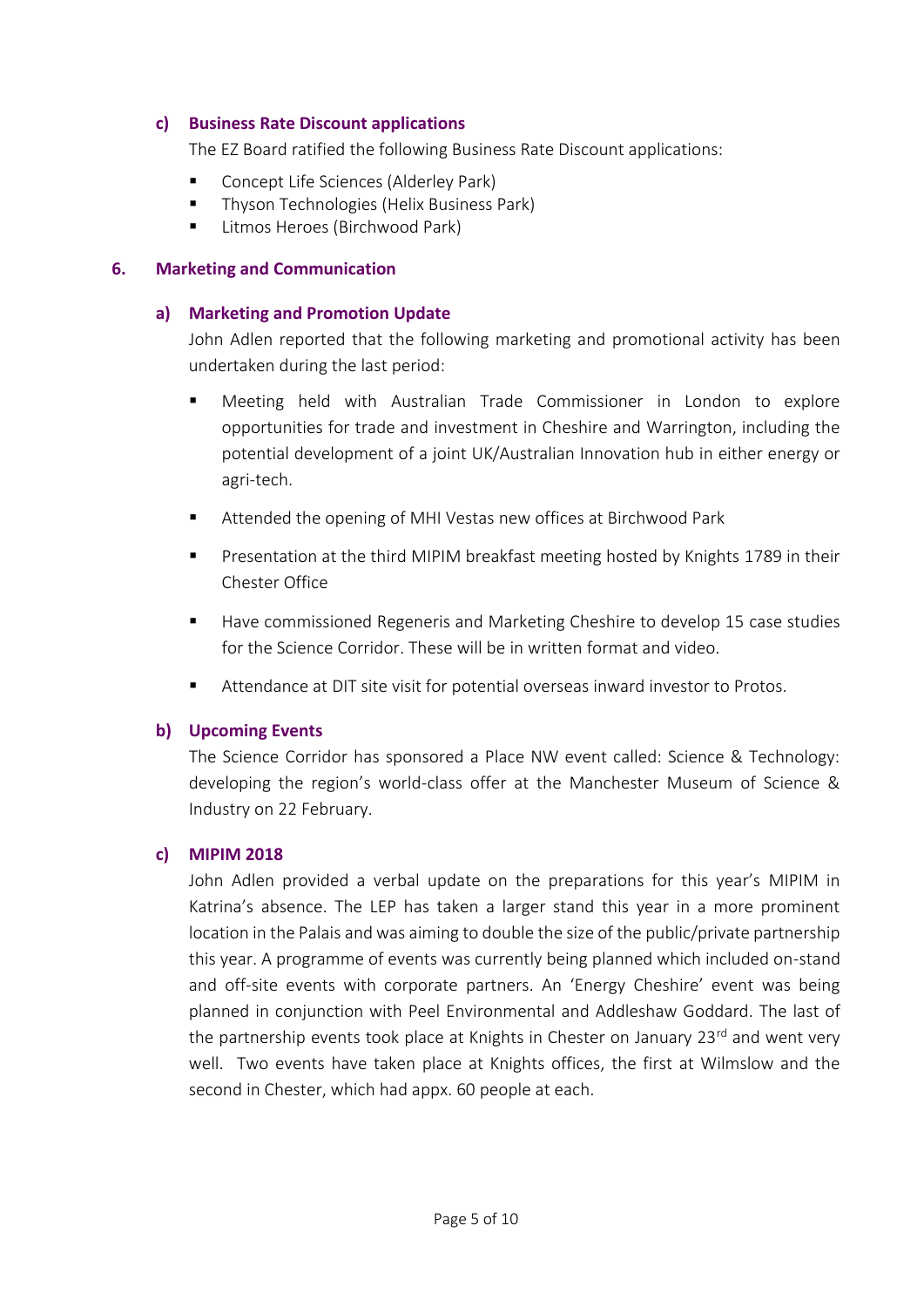## **7. Finance**

The Growth Director provided a verbal update to the Board on the retained business rate income. Forecast and actual retained business rate income from the EZ has been fluctuating significantly since the outset of the EZ in April 2016. The estimation and calculation of retained business rate income from the EZ is complex, with a number of factors impacting on the level of retained business rates. The LEP has engaged Cushman & Wakefield to undertake a detailed analysis of retained business rate income. However, initial analysis suggests that the following factors may be impacting on retained business rate income:

- The creation of new multiple hereditaments split out from Astra Zeneca's single hereditament;
- The 2017 Rating List, which has seen a drop in rateable values against the 2010 Rating List, against which the EZ baseline was set; and
- The deployment of rate mitigation by landlords in the EZ

## **8. Any Other Business**

There being no other business the Chair thanked everyone for their attendance and closed the meeting.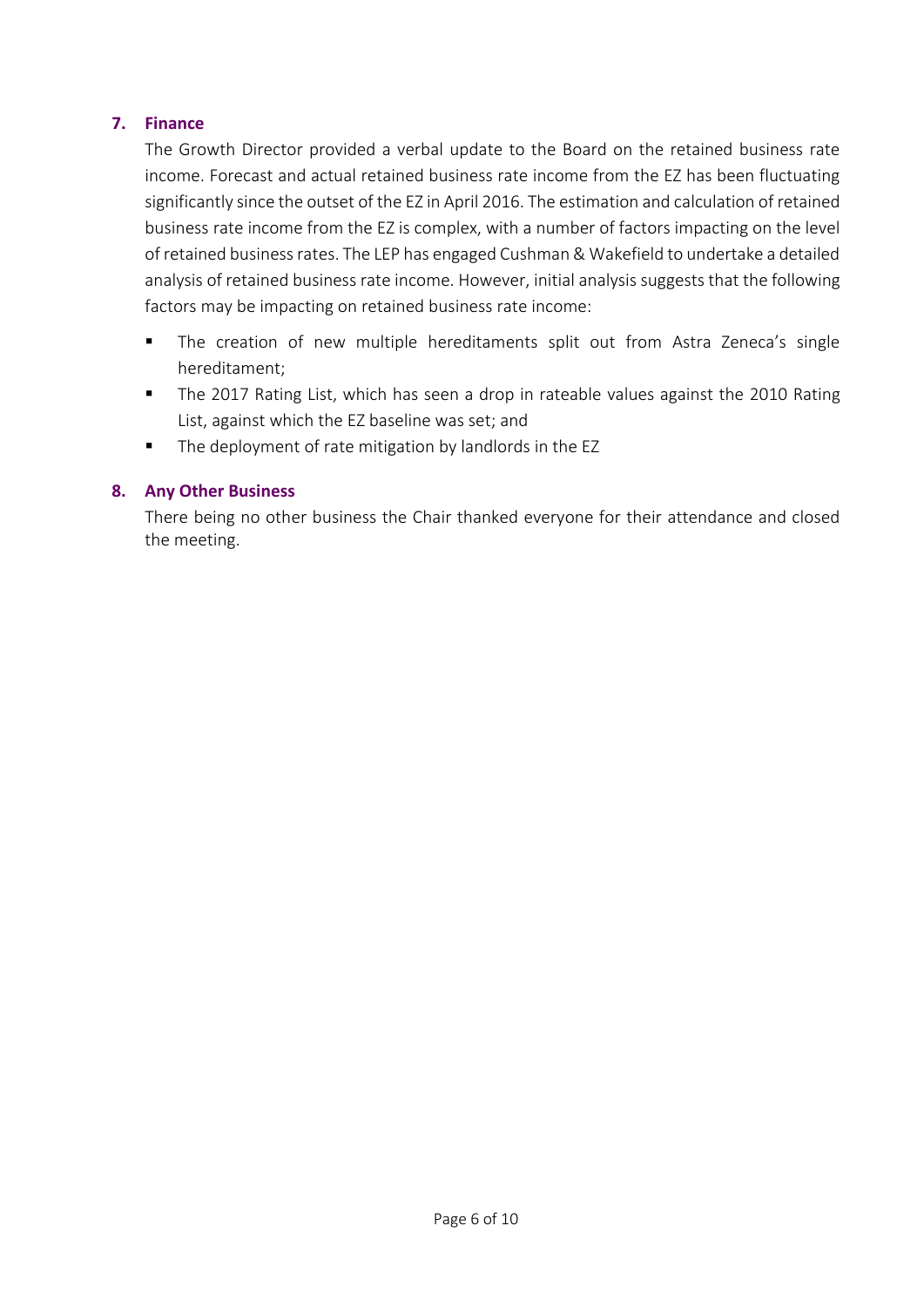# **Item 4 – Governance**

#### **4a) Changes in membership/attendance**

Lisa Harris, the new Director of Places Strategy will support Cllr Brian Clarke from Cheshire West & Chester Council on the EZ Board.

# **Item 5 – Operational update**

#### **5a) EZ investment business cases**

At the Part 1 meeting, the EZ Board will be considering a proposal from Alderley Park Limited (APL) for a £3.87m investment in the Glasshouse (Block 15) to create 148,000 sq ft of new office floorspace at Alderley Park. A verbal update on the Board's deliberations will be made to the Part 2 meeting.

## **5b) Quarterly monitoring return**

Data has been collated and submitted to MHCLG for the Q3 monitoring of the EZ, which are summarised in the table below.

| <b>Metric</b>                         | Q3 2017/18<br><b>Output</b> | <b>Cumulative</b><br><b>Outputs</b> |
|---------------------------------------|-----------------------------|-------------------------------------|
| Total number of new jobs              | 50                          | 623                                 |
| Net change in jobs                    | $+20$                       | $+500$                              |
| Total number of new businesses        | 4                           | 40                                  |
| Net change in number of businesses    | $+1$                        | $+30$                               |
| Total new commercial floorspace (sqm) |                             | 1,950                               |
| Total refurbished floorspace (sqm)    | 1,687                       | 21,066                              |
| Total private sector investment       | £7.02m                      | £23.26m                             |

#### **5c) Growth Director's update**

In the last period, the Growth Director has undertaken the following key development activities:

- Supported Thornton Science Park with their enquiry from a German manufacturer to create a new composites facility
- Preparations for and attendance at MIPIM (see item 6)
- Attended site visit for Protos by ICT, Italian paper manufacturer
- Attended the DIT Northern Powerhouse Taskforce meeting in Leeds
- Attended meetings with Vauxhall
- Attended meetings with Cadent and other partners regarding the development of a Liverpool, Cheshire and Manchester hydrogen network
- Attended a meeting with Red Ninja Studios regarding the sub-region's participation in a smart logistics pilot with Liverpool, Manchester and the Future Cities Catapult
- Presented at the Place North West Science and Technology conference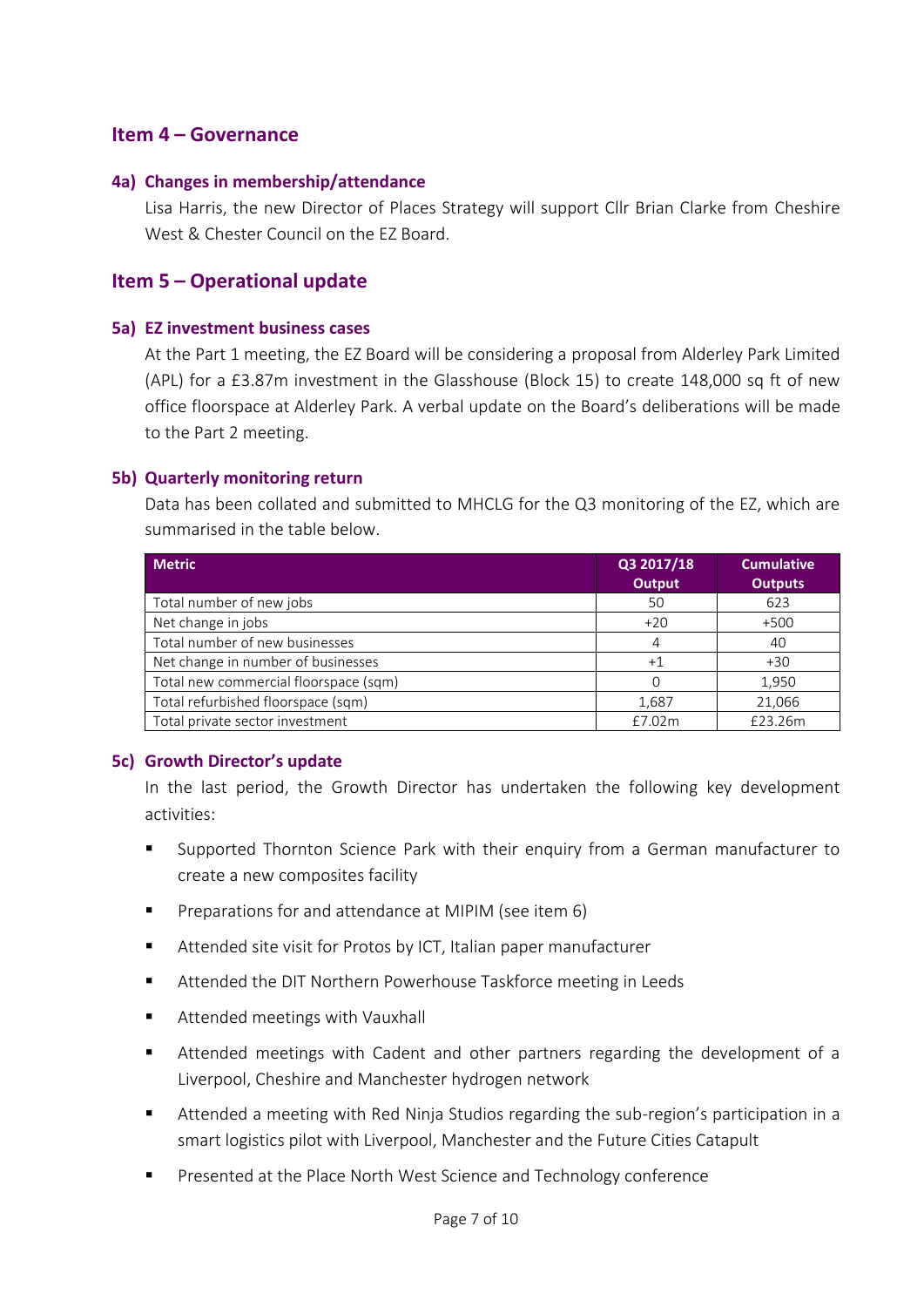#### **5d) EZ site updates**

Verbal update to be provided by landowners/stakeholders on the following EZ sites:

- Alderley Park
- Birchwood Park
- Hooton Park
- New Bridge Road sites
- Protos
- Thornton Science Park

#### **5e) Business Rate Discount applications**

The following Business Rate Discount applications have been approved by the EZ Steering Group and are recommended for ratification by the EZ Board:

- Agenda Resource Management (Alderley Park) Established in 1996, Agenda Resource Management's Life Sciences division specialises in life science recruitment, contract staffing and research facility management and consultancy services for the life sciences sector. At Alderley Park they will provide research services in the field of bio-medical research, training and development of research associates and managing scientific studies. They satisfy the sector test and are locating from outside the LEP area, so do not need to satisfy the sector test.
- Anti-Microbial Research Centre (Alderley Park)- is a research centre focused on working globally with companies and research institutions to support the development of new anti-microbial drugs and diagnostics. The AMRC satisfies the sector test and as a new company locating into the LEP area and EZ does not need to satisfy the growth test.
- **Cavendish Nuclear** (Birchwood Park) are one of the UK's largest specialist nuclear services organisations operating across three main business streams: new build, nuclear services and decommissioning and with capabilities that span the entire nuclear life cycle. The company is taking 48,000 sq ft of office floorspace at Birchwood Park and they currently have offices Daresbury and Irlam and a small research facility in Chester. They plan to locate c.500 to the new offices in Birchwood and plan to grow staff numbers by an additional 100 within the next 5 years. As such they satisfy both the sector and growth tests.
- **metaLinear** (Alderley Park) is a biotech company which has developed propriety technology to uncover novel bacterial targets for the development of new antibiotics. They work with pathogenic microbes that are known to be of clinical concern, including Klebsiella, Pseudomonas, Acetinobacte and the E-coli species. They use biochemistry, molecular biology and microbiology techniques to develop new drugs to tackle these bacteria. metaLinear has received £225k in seed capital from the Greater Manchester and Cheshire Life Sciences Fund for proof of concept work. The business satisfies the sector test and is a new start-up that was not previously based in the LEP area. However, they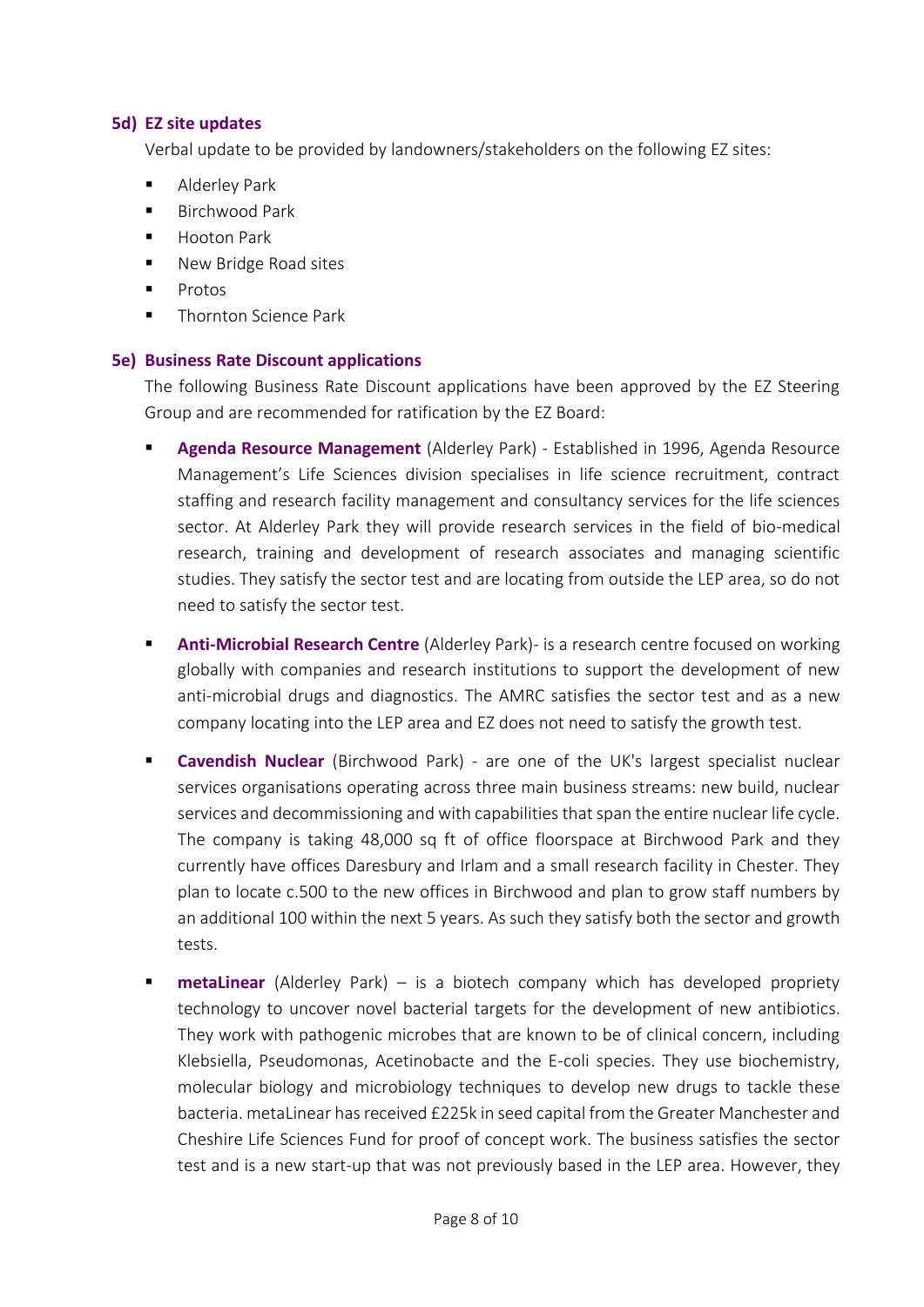have provided growth projections for increasing turnover to £2-3m and growing the team by 3 new FTEs.

**Peak Proteins** (Alderley Park) – are a contract research company specialising in the design/engineering of proteins using bioinformatics and protein structural information in order to make them more amenable to different types of drug discovery approaches. They also work with recombinant proteins and determination of the structures of proteins using X-ray crystallography to enable structure-based drug design. The company satisfies the sector test. The company was already trading at Alderley Park prior to 1st April 2016. The company currently occupies 1,706 sq ft and is taking an additional 567 sq ft (+33%) and, therefore, satisfies the growth test, as they are expanding their floorspace by more than 20%.

# **Item 6 - Marketing and Communication**

## **6a) Marketing and promotion update (JA)**

The following marketing activities have been undertaken over the last period:

- Sponsorship of the Place NW Science and Technology conference, attended by nearly 200 delegates, included a presentation and participation in panel discussion by the Growth Director and presentation from Jane Gaston about Protos (22 February).
- Presentation to the Mersey Dee Alliance AGM on the Cheshire Science Corridor (19 March)
- Attendance at MIPIM see item below (13-16 March)

## **6b) MIPIM 2018**

Cheshire and Warrington attended MIPIM 2018 in Cannes (13-16 March), taking a 60+ strong delegation of public and private sector partners and hosting a full programme of events on and off-stand. The Growth Director attended MIPIM for the full week and attended the following:

- Stoke and Staffs LEP reception
- **Energy Cheshire event showcasing the proposals to create the UK's first Energy** Innovation District in the Science Corridor
- Brock Carmichael Architects lunch new contacts made with Network Space, Vinci Construction, Graham Construction and Colliers
- Mott MacDonald reception
- GL Hearn dinner new contacts made with Countryside, GL Hearn and BDP
- Cheshire and Warrington Investor roundtable new contacts made with Harlex Developments and Kier Developments
- Chester Northgate presentation
- Cheshire and Warrington lunch discussions held with Pochin, Mott MacDonald, Patrizia and Pozzoni Architects